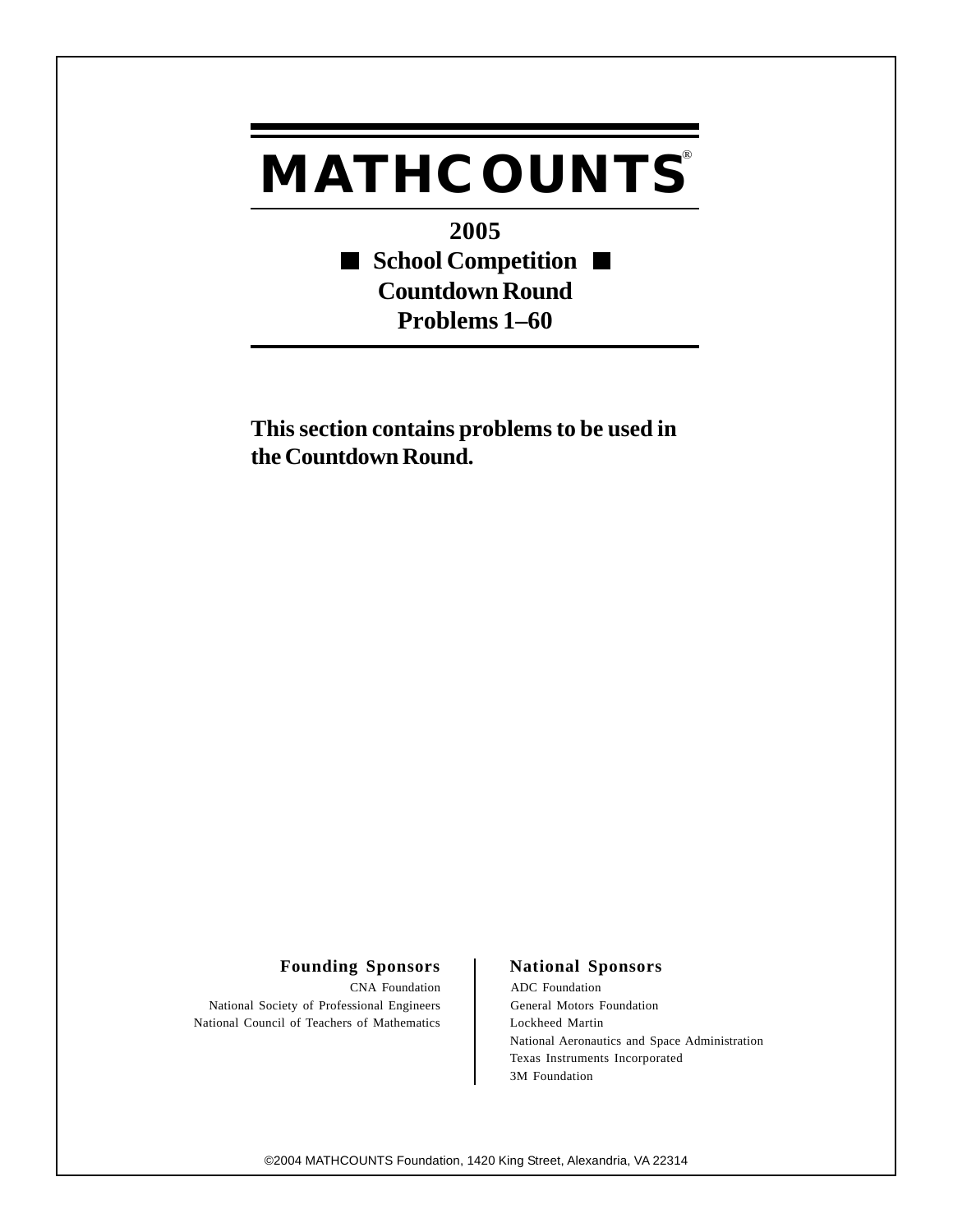| What is the positive difference between $2^5$ and $5^2$ ?<br>1.                                                                                                                                                                                                                  | 1.<br><u> 1989 - Jan Barbarat, politik e</u> ta p |
|----------------------------------------------------------------------------------------------------------------------------------------------------------------------------------------------------------------------------------------------------------------------------------|---------------------------------------------------|
| 2.<br>Jane turns 15 in the year 2008. In what year was she born?                                                                                                                                                                                                                 | 2.                                                |
| 3.<br>What is the sum of the next two terms in the geometric sequence<br>$1, \frac{1}{2}, \frac{1}{4}, \frac{1}{8}, \dots$ ? Express your answer as a common fraction.                                                                                                           | 3.                                                |
| How many obtuse interior angles are in an obtuse triangle?<br>4.                                                                                                                                                                                                                 | <u> 1990 - John Barn Barn, mars a</u><br>4.       |
| Evaluate $\frac{3 + x(3 + x) - 3^2}{x - 3 + x^2}$ for $x = -2$ .<br>5.                                                                                                                                                                                                           | 5.                                                |
| A printer prints 17 pages per minute. How many minutes will it take to<br>6.<br>print 200 pages? Express your answer to the nearest whole number.                                                                                                                                | 6.                                                |
| Jenna is at a fair with four friends. They all want to ride the roller<br>7.<br>coaster, but only three people can fit in a car. How many different<br>groups of three can the five of them make?                                                                                | 7.                                                |
| The length of a rectangle is three times the width. The perimeter is<br>8.<br>96 cm. What is the length of the rectangle, in centimeters?                                                                                                                                        | 8.                                                |
| What is the value of the following expression:<br>9.<br>$100 - 99 + 98 - 97 + 96 - 95 + \dots + 4 - 3 + 2 - 1?$                                                                                                                                                                  | 9.                                                |
| 10. A five-digit integer will be chosen at random from all possible positive<br>five-digit integers. What is the probability that the number's units digit<br>will be less than 5? Express your answer as a common fraction.                                                     | 10.                                               |
| 11. If $3x + 5 = 18$ , what is the value of 6x ?                                                                                                                                                                                                                                 | 11.                                               |
| 12. The equation of the line that passes through the points $(-2, 0)$ and<br>$(0, 2)$ can be expressed in the form $y = mx + b$ . What is the value of<br>$m + b$ ?                                                                                                              | 12.                                               |
| 13. How many positive factors does 30 have?                                                                                                                                                                                                                                      | 13.                                               |
| 14. A company makes a six-sided hollow aluminum<br>container in the shape of a rectangular prism as<br>12''<br>shown. The container is 10" by 10" by 12".<br>Aluminum costs \$0.05 per square inch. What is<br>the cost, in dollars, of the aluminum used to make one container? | 14.                                               |
| 15. Kaya ate 60 cookies over a five-minute period. On average, how<br>many cookies did she eat each minute?                                                                                                                                                                      | 15.                                               |
| 16. What is the value of $501^2 - 499^2$ ?                                                                                                                                                                                                                                       | 16.                                               |
|                                                                                                                                                                                                                                                                                  |                                                   |

٦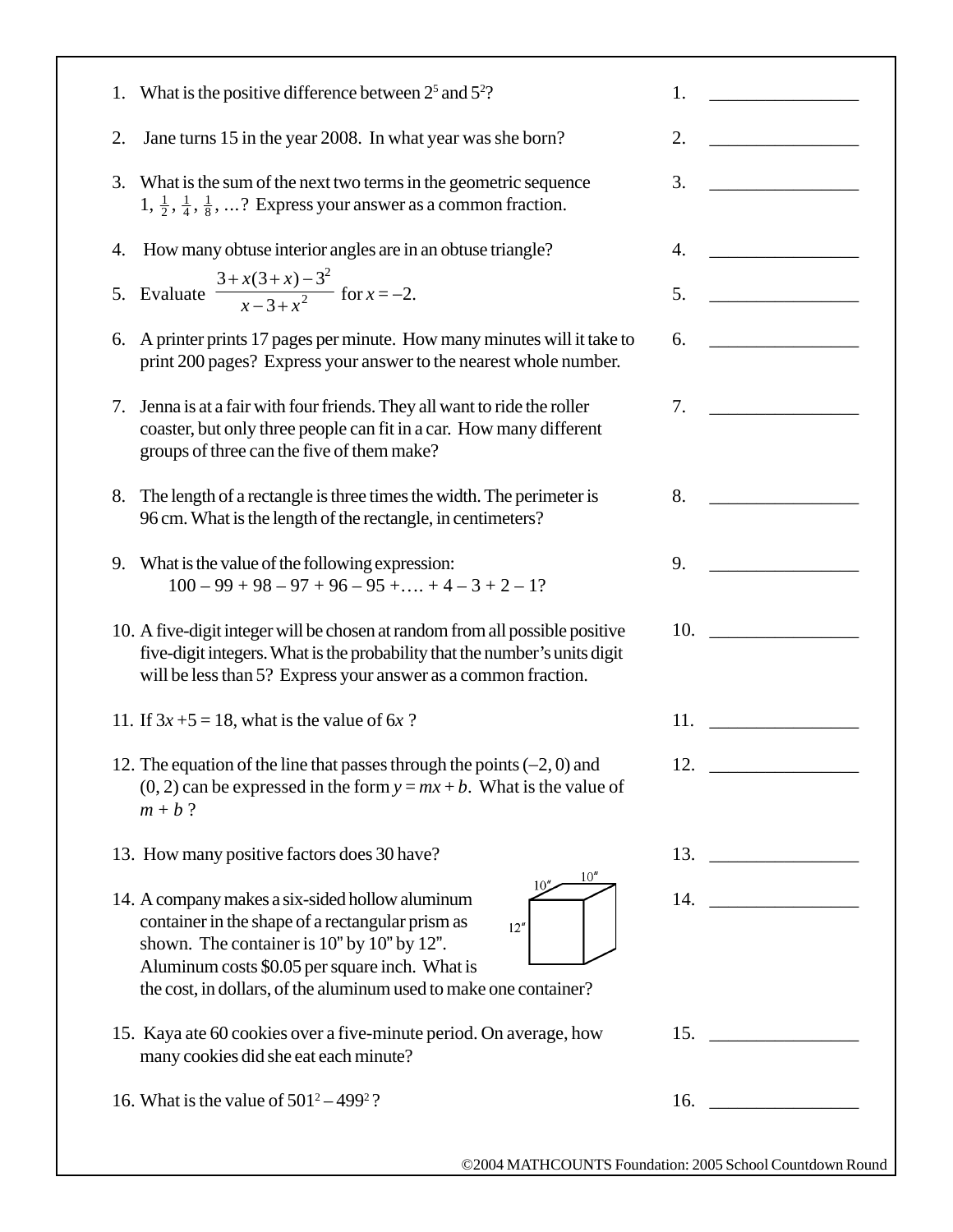| 17. In a 5 by 5 grid, each of the 25 small squares measures<br>2 cm by 2 cm and is shaded. Five unshaded circles are<br>then placed on top of the grid as shown. The area of<br>the visible shaded region can be written in the form<br>$A - B\pi$ square cm. What is the value of $A + B$ ? |                                                                                                                                                                                                                                     |
|----------------------------------------------------------------------------------------------------------------------------------------------------------------------------------------------------------------------------------------------------------------------------------------------|-------------------------------------------------------------------------------------------------------------------------------------------------------------------------------------------------------------------------------------|
| 18. What is the mean of 8, 12, 16, 20 and 24?                                                                                                                                                                                                                                                | 18. $\qquad$                                                                                                                                                                                                                        |
| 19. How many edges does a hexagonal prism have?                                                                                                                                                                                                                                              | 19. $\qquad \qquad$                                                                                                                                                                                                                 |
| 20. If two numbers are chosen from the set $\{0, -5, -8, 4, 7\}$ , and one<br>is subtracted from the other, what is the smallest possible result?                                                                                                                                            | 20.                                                                                                                                                                                                                                 |
| 21. The sum of two numbers is 50 and their difference is 6. What is<br>their product?                                                                                                                                                                                                        |                                                                                                                                                                                                                                     |
| 22. What is the simplified value of $0.75 \div \frac{1}{4}$ ?                                                                                                                                                                                                                                | 22.                                                                                                                                                                                                                                 |
| 23. The area of a circle is $49\pi$ square units. What is the radius of the<br>circle, in units?                                                                                                                                                                                             | 23. $\qquad \qquad$                                                                                                                                                                                                                 |
| 24. What is the least common multiple of 51, 68 and 85?                                                                                                                                                                                                                                      | 24.                                                                                                                                                                                                                                 |
| 25. The lateral surface area of a cylindrical tube with a height of 6 cm is<br>$48\pi$ square centimeters. In cubic centimeters, what is the tube's<br>volume? Express your answer in terms of $\pi$ .                                                                                       | 25. $\qquad \qquad$                                                                                                                                                                                                                 |
| 26. Express $\frac{5}{8} + \frac{1}{4}$ as a decimal to the nearest thousandth.                                                                                                                                                                                                              | <b>26.</b> The contract of the contract of the contract of the contract of the contract of the contract of the contract of the contract of the contract of the contract of the contract of the contract of the contract of the cont |
| 27. A band has 72 members who will all be marching during halftime.<br>They need to march in rows with the same number of students per<br>row. If there must be between 5 and 20 students per row, in how<br>many possible row-lengths can the band be arranged?                             | 27. $\qquad \qquad$                                                                                                                                                                                                                 |
| 28. If a fair coin will be flipped three times, what is the probability of<br>flipping at least two heads in a row? Express your answer as a<br>common fraction.                                                                                                                             | 28.                                                                                                                                                                                                                                 |
| 29. If $3x + 5 = 29$ , what is the value of x?                                                                                                                                                                                                                                               | 29. $\qquad$                                                                                                                                                                                                                        |
| 30. The area of the floor in a square room is 225 square feet. The<br>homeowners plan to cover the floor with rows of 6-inch by 6-inch<br>tiles. How many tiles will be in each row?                                                                                                         |                                                                                                                                                                                                                                     |
| 31. A hot air balloon is 10 feet off the ground and is rising at a constant<br>rate of 2 feet per second. What is the height of the balloon, in feet,<br>after 25 more seconds?                                                                                                              |                                                                                                                                                                                                                                     |
|                                                                                                                                                                                                                                                                                              | ©2004 MATHCOUNTS Foundation: 2005 School Countdown Round                                                                                                                                                                            |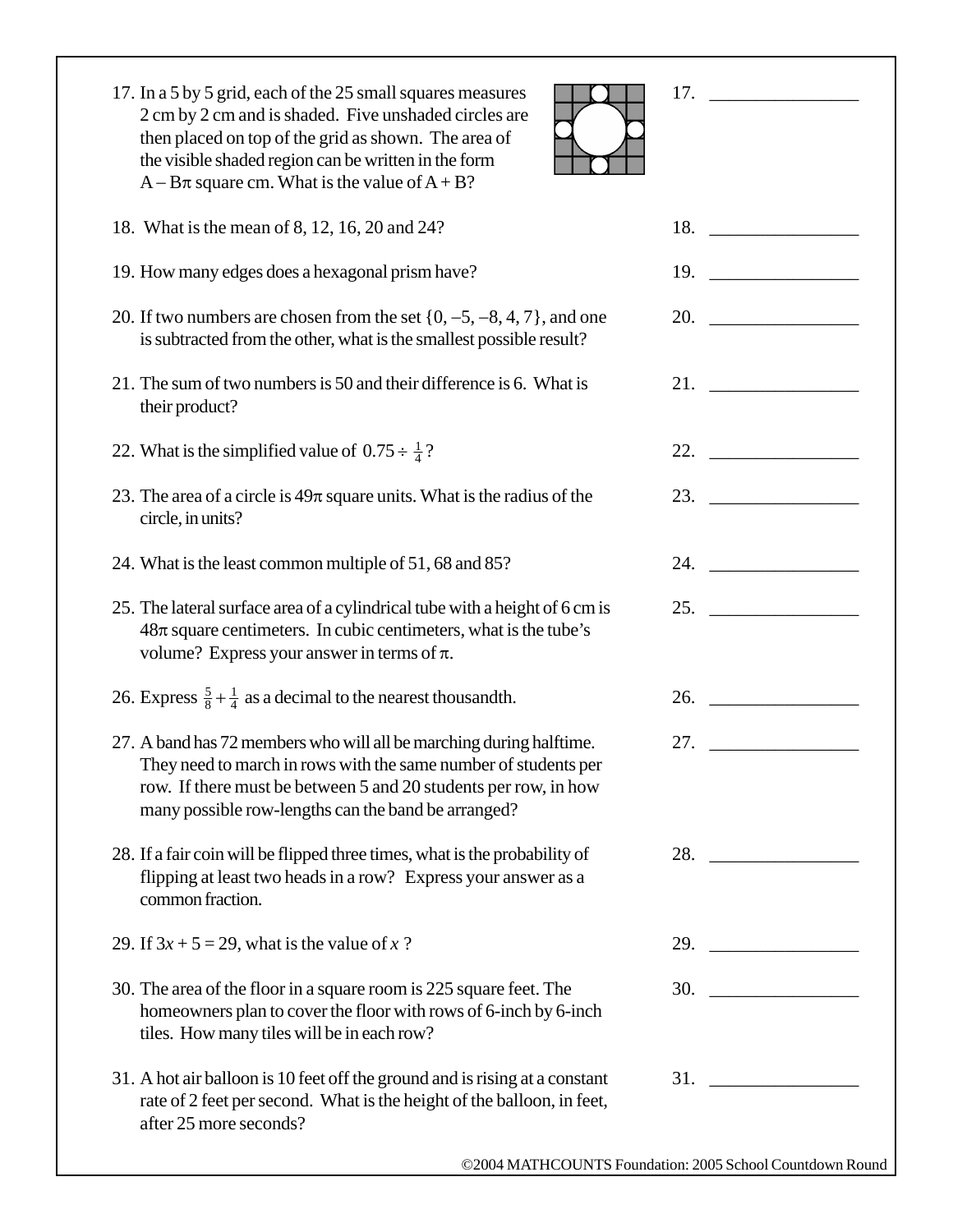| 32. A square region is cut into polygonal regions by two straight lines.<br>What is the maximum number of sides any one of the non-<br>overlapping polygonal regions could have?                                                                                                                      |                                                                                                                                                                                                                                    |
|-------------------------------------------------------------------------------------------------------------------------------------------------------------------------------------------------------------------------------------------------------------------------------------------------------|------------------------------------------------------------------------------------------------------------------------------------------------------------------------------------------------------------------------------------|
| 33. What is the value of $-a-b^3+ab$ if $a=-3$ and $b=2$ ?                                                                                                                                                                                                                                            |                                                                                                                                                                                                                                    |
| 34. What fraction of 2 feet is 3 inches? Express your answer as a<br>common fraction.                                                                                                                                                                                                                 | 34.                                                                                                                                                                                                                                |
| 35. Jim and Martha are standing together at the corner of a rectangular<br>field. Jim walks diagonally across the field. Martha gets to the same<br>location by walking along its length and width. The field is 300 feet<br>wide and 400 feet long. How many feet less than Martha does Jim<br>walk? |                                                                                                                                                                                                                                    |
| 36. The three-digit integer 63_ is a multiple of 3. What is the greatest<br>possible difference between two of the possibilities for the units digit?                                                                                                                                                 | 36.                                                                                                                                                                                                                                |
| 37. The interior angles of a quadrilateral form an arithmetic sequence. If<br>the measure of the largest angle is 129°, what is the measure of the<br>second largest angle, in degrees?                                                                                                               | <b>37. Samuel Strip Strip Strip Strip Strip Strip Strip Strip Strip Strip Strip Strip Strip Strip Strip Strip Strip Strip Strip Strip Strip Strip Strip Strip Strip Strip Strip Strip Strip Strip Strip Strip Strip Strip Stri</b> |
| 38. Evaluate $11 \times 43 + 11 \times 57$ .                                                                                                                                                                                                                                                          | 38.                                                                                                                                                                                                                                |
| 39. A world-record swimmer and a dolphin compete in a 400-meter<br>race. The swimmer swims at a rate of 2 meters per second, and the<br>dolphin swims at a rate of 8 meters per second. When the dolphin<br>crosses the finish line, how many meters is the swimmer from the<br>finish line?          | 39.                                                                                                                                                                                                                                |
| 40. The two endpoints of a segment are at $(1, 4)$ and $(1, 10)$ . What is<br>the sum of the coordinates of the midpoint of the segment?                                                                                                                                                              | 40.                                                                                                                                                                                                                                |
| 41. The probability that Asha will lose a game is $\frac{4}{9}$ . If it is impossible to<br>tie, what is the probability Asha will win the game? Express your<br>answer as a common fraction.                                                                                                         |                                                                                                                                                                                                                                    |
| 42. The noon temperatures for seven consecutive days were $80^{\circ}$ , $79^{\circ}$ ,<br>81°, 85°, 87°, 89° and 87° Fahrenheit. What is the mean noon<br>temperature, in degrees Fahrenheit, for the week?                                                                                          |                                                                                                                                                                                                                                    |
| 43. If $5! \cdot 3! = n!$ , what is the value of n?                                                                                                                                                                                                                                                   |                                                                                                                                                                                                                                    |
| 44. Robert reads 90 pages per hour. How many 270-page books can<br>he read in six hours?                                                                                                                                                                                                              | 44.                                                                                                                                                                                                                                |
| 45. What is the least integer value of <i>n</i> for which $(2/3)^n < (1/5)$ ?                                                                                                                                                                                                                         | 45.                                                                                                                                                                                                                                |
|                                                                                                                                                                                                                                                                                                       |                                                                                                                                                                                                                                    |

©2004 MATHCOUNTS Foundation: 2005 School Countdown Round